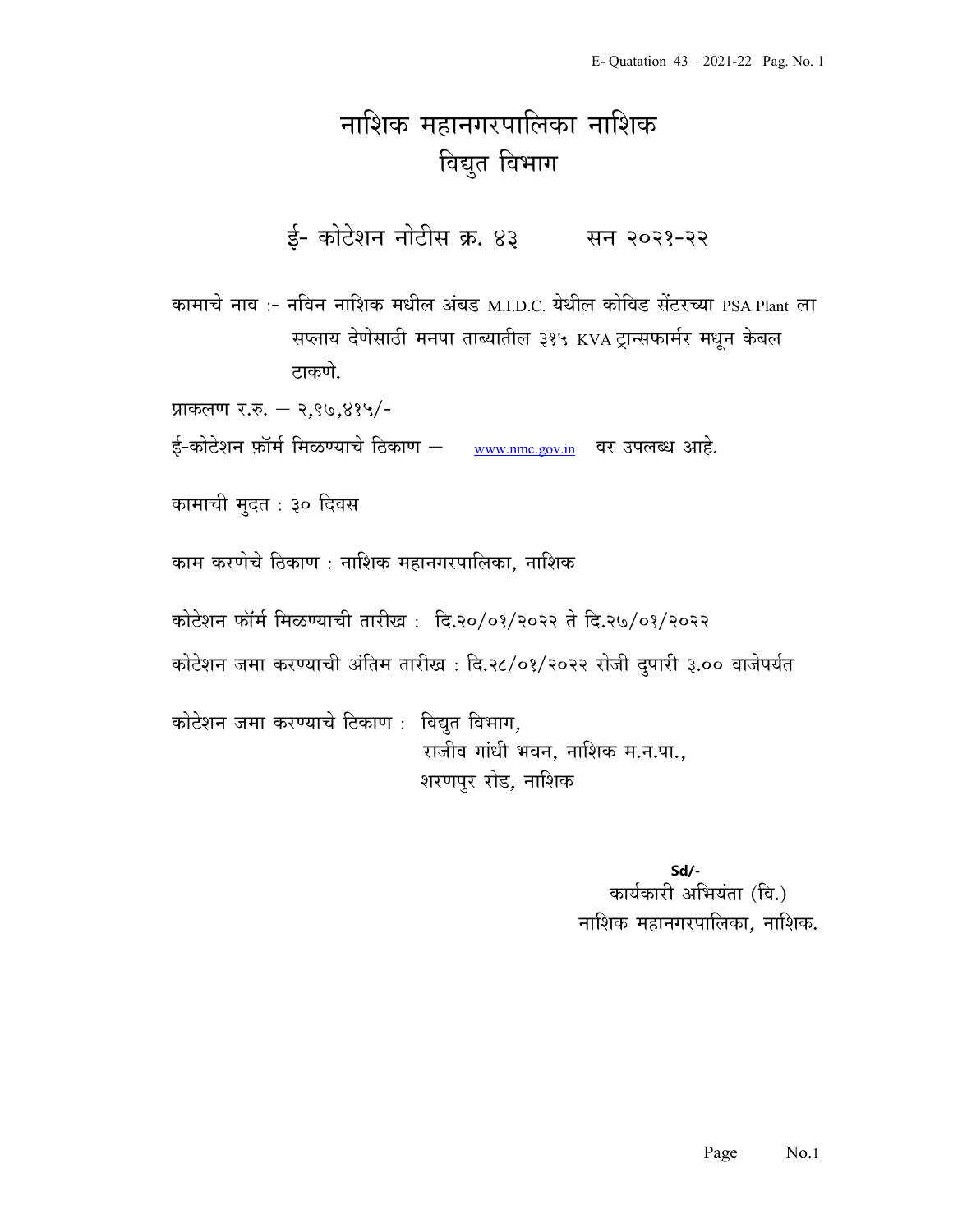| <b>NASHIK MUNICIPAL CORPORATION</b>         |                                                                                                                                                        |                |                                                                                                                                                                                                                                                                                                                                                                                                                           |  |  |
|---------------------------------------------|--------------------------------------------------------------------------------------------------------------------------------------------------------|----------------|---------------------------------------------------------------------------------------------------------------------------------------------------------------------------------------------------------------------------------------------------------------------------------------------------------------------------------------------------------------------------------------------------------------------------|--|--|
| Rajiv Gandhi Bhavan, Sharanpur Road, Nashik |                                                                                                                                                        |                |                                                                                                                                                                                                                                                                                                                                                                                                                           |  |  |
|                                             | <b>Electrical Department</b>                                                                                                                           |                |                                                                                                                                                                                                                                                                                                                                                                                                                           |  |  |
|                                             | DETAILED 'E' Quotation form No. 43 of Year 2021-22                                                                                                     |                |                                                                                                                                                                                                                                                                                                                                                                                                                           |  |  |
|                                             | NASHIK MUNICIPAL CORPORATION, (NMC), NASHIK, invites 'E' Quotation form                                                                                |                |                                                                                                                                                                                                                                                                                                                                                                                                                           |  |  |
|                                             | <b>PERCENTAGE RATE Quotation</b> from firms/companies having requisite qualifications & experience                                                     |                |                                                                                                                                                                                                                                                                                                                                                                                                                           |  |  |
|                                             | as per qualification criteria.                                                                                                                         |                |                                                                                                                                                                                                                                                                                                                                                                                                                           |  |  |
| 1)                                          | <b>NAME OF WORK</b>                                                                                                                                    | $\ddot{\cdot}$ | Estimate for providing, erecting, commissioning<br>Electrical Installation for Covid Care Center at<br>MIDC IT Centrer, Ambad, Nashik.                                                                                                                                                                                                                                                                                    |  |  |
| 2)                                          | <b>SCOPE OF WORK</b>                                                                                                                                   | $\ddot{\cdot}$ | Estimate for providing, erecting, commissioning<br>Electrical Installation for Covid Care Center at<br>MIDC IT Centrer, Ambad, Nashik.                                                                                                                                                                                                                                                                                    |  |  |
| 3)                                          | <b>ESTIMATED COST PUT TO Quotation</b>                                                                                                                 | $\ddot{\cdot}$ | Rs. Eastimate Rs. 2,97,415/- (Inclusive GST)                                                                                                                                                                                                                                                                                                                                                                              |  |  |
| 4)                                          | DATE OF ISSUING OF ON LINE Quotation<br><b>FORM</b>                                                                                                    | $\ddot{\cdot}$ | (Including all<br>20/01/2022 To 27/01/2022<br>holidays)                                                                                                                                                                                                                                                                                                                                                                   |  |  |
|                                             | Available on our web site                                                                                                                              | $\ddot{\cdot}$ | www.nmc.gov.in                                                                                                                                                                                                                                                                                                                                                                                                            |  |  |
| 5)<br>6)                                    | <b>TIME LIMIT</b><br><b>PLACE OF WORK</b>                                                                                                              | $\colon$       | 30 Days (Inclusive Mansoon)<br>NMC, Nashik, Maharashtra State, (INDIA).                                                                                                                                                                                                                                                                                                                                                   |  |  |
| $\mathcal{L}$                               | <b>SECURITY DEPOSIT</b>                                                                                                                                | $\ddot{\cdot}$ | Total S.D is 2% of accepted Quotation cost.                                                                                                                                                                                                                                                                                                                                                                               |  |  |
|                                             |                                                                                                                                                        | a)             | 2% of the accepted Contract Value in favor of<br>Commissioner, Nashik Municipal Corporation,<br>Nashik and can be paid in the form of Demand<br>Draft in favor of the Commissioner Nashik                                                                                                                                                                                                                                 |  |  |
| 8)                                          | <b>VALIDITY OF OFFERS</b>                                                                                                                              | $\ddot{\cdot}$ | Municipal Corporation. Nashik.<br>180 Days or till expressly withdrawn by the<br>Quotation after 180 days, whichever is later.                                                                                                                                                                                                                                                                                            |  |  |
| 9)                                          | <b>AVAILABILITY OF DETAILED Quotation</b><br><b>NOTICE</b>                                                                                             | $\ddot{\cdot}$ | From 20/01/2022 To 27/01/2022 including all<br>online<br>holidays<br>website<br>on<br>our<br>www.nmc.gov.in                                                                                                                                                                                                                                                                                                               |  |  |
| 10)                                         | <b>LAST</b><br><b>DATE</b><br>OF<br><b>SUBMISSION</b><br>OF<br><b>TECHNICAL</b><br>BID<br>&<br><b>FINANCIAL</b><br><b>BID</b><br>(Quatation DOCUMENTS) | $\ddot{\cdot}$ | documents (Technical bid &<br>Quotation<br>Financial bid) shall be submitted in the office of<br>Ex.Engr, Nashik Municipal Corporation, Rajiv<br>Gandhi Bhavan, Sharanpur Road, Nashik on or<br>before $\frac{27}{01}{2022}$ up to $\frac{15:00}{2}$ hrs.                                                                                                                                                                 |  |  |
| 11)                                         | DATE AND TIME OF OPENING OF Quatation<br><b>DOCUMENT</b>                                                                                               | $\ddot{\cdot}$ | If possible the tenders will be opened on<br>$\frac{28}{01}{2022}$ after <b>15:00</b> hrs in the office of<br>Executive<br>Engineer,<br>Nashik<br>Municipal<br>Corporation, Rajiv Gandhi Bhavan, Sharanpur<br>Road, Nashik, in presence of intending Tenderer<br>or their representatives if any. Please Note that<br>after scrutiny of Technical bid, the financial<br>offers of only qualified tenderer will be opened. |  |  |
| 12)                                         | <b>CONTACT DETAILS</b>                                                                                                                                 | $\ddot{\cdot}$ | For any clarification & communication with<br>reference to the Quotation documents, the<br>concessionaires are expected to communicate at<br>contact information provided below-<br><b>Executive Engineer</b><br><b>Electrical Department</b><br>Nashik Municipal Corporation,<br>Rajiv Gandhi Bhavan,<br>Sharanpur Road, Nashik -422001.<br>Email- ee electrical@nmc.gov.in<br>Phone $- (0253)$ 2222434                  |  |  |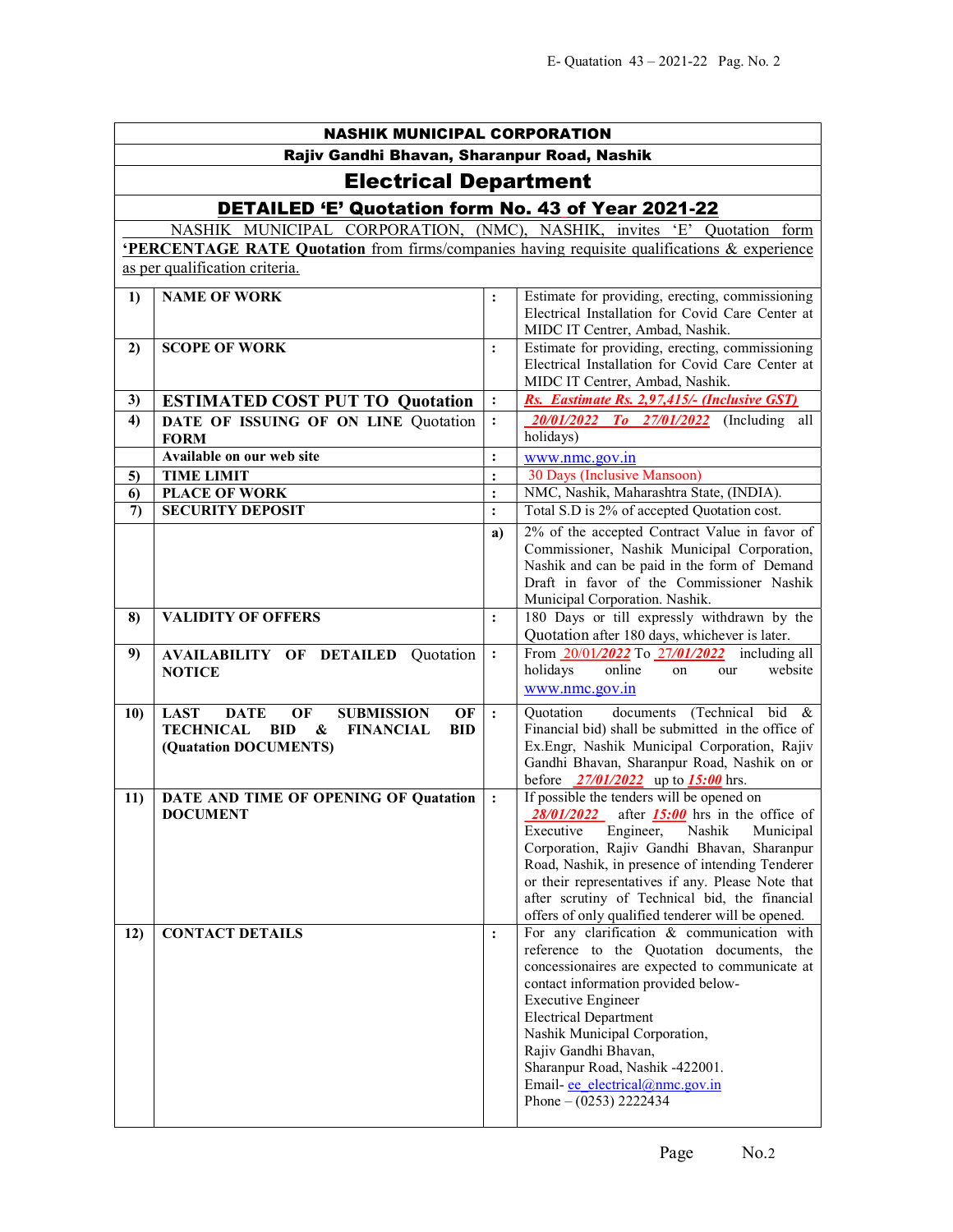| 13)          | TENDERER TO INFORM HIMSELF FULLY:-                                                                                                                    |  |  |  |
|--------------|-------------------------------------------------------------------------------------------------------------------------------------------------------|--|--|--|
|              | The Quotation shall be deemed to have fully acquainted himself with the work $\&$ site                                                                |  |  |  |
|              | conditions and carefully examined the special conditions, the specifications mentioned for                                                            |  |  |  |
|              | the said work, and shall be deemed to have fully informed himself regarding the local                                                                 |  |  |  |
|              | conditions and various prevailing laws at time beings.                                                                                                |  |  |  |
|              | The Quotation shall also be deemed to have fully acquainted with various items involved in the works                                                  |  |  |  |
|              | and as well as deemed to have fully acquainted himself with the fact that the work is to be carried out in                                            |  |  |  |
|              | Nashik Municipal Corporation area. The Quotation should therefore plan his schedule of work properly so as                                            |  |  |  |
|              | to complete the work within stipulated time limit. Nashik Municipal Corporation will not be liable for any loss                                       |  |  |  |
|              | or damage sustained by the Quatation due to any reason.                                                                                               |  |  |  |
|              | Contractor must abide by B1 / Quatation form condition. (Attached separately)<br>i)                                                                   |  |  |  |
|              | $\overline{ii}$ )<br>Contractor has to download mobile app of NMC Know our works / PMS and has to upload                                              |  |  |  |
|              | photo / Video before / during / after the work.                                                                                                       |  |  |  |
| 14)          | <b>DEFECT LIABILITY PERIOD (DLP):-</b>                                                                                                                |  |  |  |
|              | Defect liability period for the work is 12 Calendar months & it should be counted after satisfactory                                                  |  |  |  |
|              | testing and commissioning of all components. And will start after issuing completion certificate from                                                 |  |  |  |
|              | competent authority. The shall be responsible for maintaining the entire scheme including all labor, material,                                        |  |  |  |
|              | supervision etc. repairing, replacing the defective material used in the work at his own cost including cost of                                       |  |  |  |
| 15)          | any charges during execution and testing of the scheme.<br>JOINT VENTURE OR ANY TYPE OF CONSORTIUM IS NOT ALLOWED.                                    |  |  |  |
| 16)          | METHOD OF SUBMISSION OF BOTH THE TECHNICAL BID, FINANCIAL BID & OPENING OF                                                                            |  |  |  |
|              | <b>OFFER: - (i.e. Quatation documents.)</b>                                                                                                           |  |  |  |
|              |                                                                                                                                                       |  |  |  |
|              | The Quatation documents i.e. technical bid $\&$ financial bid both shall be uploaded only online on or before<br>specified date & time as prescribed. |  |  |  |
| A)           | <b>TECHNICAL BID:</b>                                                                                                                                 |  |  |  |
|              | Technical bid shall be uploaded online on the specified web site www.nmc.gov.in All Tenderer are                                                      |  |  |  |
|              | requested to upload the requisite documents of Technical bid on the specified web site well in advance prior to                                       |  |  |  |
|              | the last date of submission of bid to avoid network congestion.                                                                                       |  |  |  |
|              | The Quatation shall upload the scanned copies on website www.nmc.gov.in document as per                                                               |  |  |  |
|              | conditions.                                                                                                                                           |  |  |  |
| 1)           | Certificate as a registered contractor in electrical category with Maharashtra PWD OR CPWD as class 'D'. Valid as on                                  |  |  |  |
|              | date.                                                                                                                                                 |  |  |  |
| 2)           | Valid Electrical contractor's license by Govt. of Maharashtra                                                                                         |  |  |  |
| 3)           | Valid PAN registration certificate.                                                                                                                   |  |  |  |
| 4)           | Valid P.F / EPF Registration certificate.                                                                                                             |  |  |  |
| 5)           | Valid GST registration certificate.                                                                                                                   |  |  |  |
| B)           | <b>FINANCIAL BID:</b>                                                                                                                                 |  |  |  |
|              | The Quatation shall upload the financial bid on-line only on the specified web-site. www.nmc.gov.in                                                   |  |  |  |
|              | well in advance prior to the last date & time of submission of financial bid to avoid network congestion./ In                                         |  |  |  |
|              | sealed Envelop at NMC office.                                                                                                                         |  |  |  |
|              | Tenderers shall quote a firm offer. Conditional offers shall not be considered and shall be treated as non-<br>responsive and thereof.                |  |  |  |
|              | Tenderers are requested to fill the tender carefully after noting the items and specifications. They are                                              |  |  |  |
|              | informed that no variation in rates etc. shall be allowed on any ground such as clerical mistake.                                                     |  |  |  |
|              | Misunderstanding etc. after the Quatation has been submitted.                                                                                         |  |  |  |
|              | The offer should be based on the scope of work given above and should be inclusive of all taxes of state                                              |  |  |  |
|              | and central Govt. applicable levies, duties, insurance and all other charges including traveling, lodging and                                         |  |  |  |
|              | boarding or any other expenses of the tenderer and other employees of the Tenderer. NMC will not bear any                                             |  |  |  |
|              | expenses other than the cost quoted for the work.<br>The agreement will have to be carried out on the stamp paper. As per act prevailing Govt. order, |  |  |  |
|              | required amount of stamp paper will be purchased by the tenderer.                                                                                     |  |  |  |
| $\mathbf{C}$ | CONDITION FOR PAYMENT OF ADDITIONAL PERFORMANCE<br><b>SECURITY</b>                                                                                    |  |  |  |
|              | DEPOSIT :-                                                                                                                                            |  |  |  |
| 1)           | The contractor shall require to furnish the performance security deposit in the form of demand draft/                                                 |  |  |  |
|              | FDR/ recoverable Bank Guarantee of Nationalized Bank within 8 days after opening of financial                                                         |  |  |  |
|              | envelope (envelope No-2)                                                                                                                              |  |  |  |
|              |                                                                                                                                                       |  |  |  |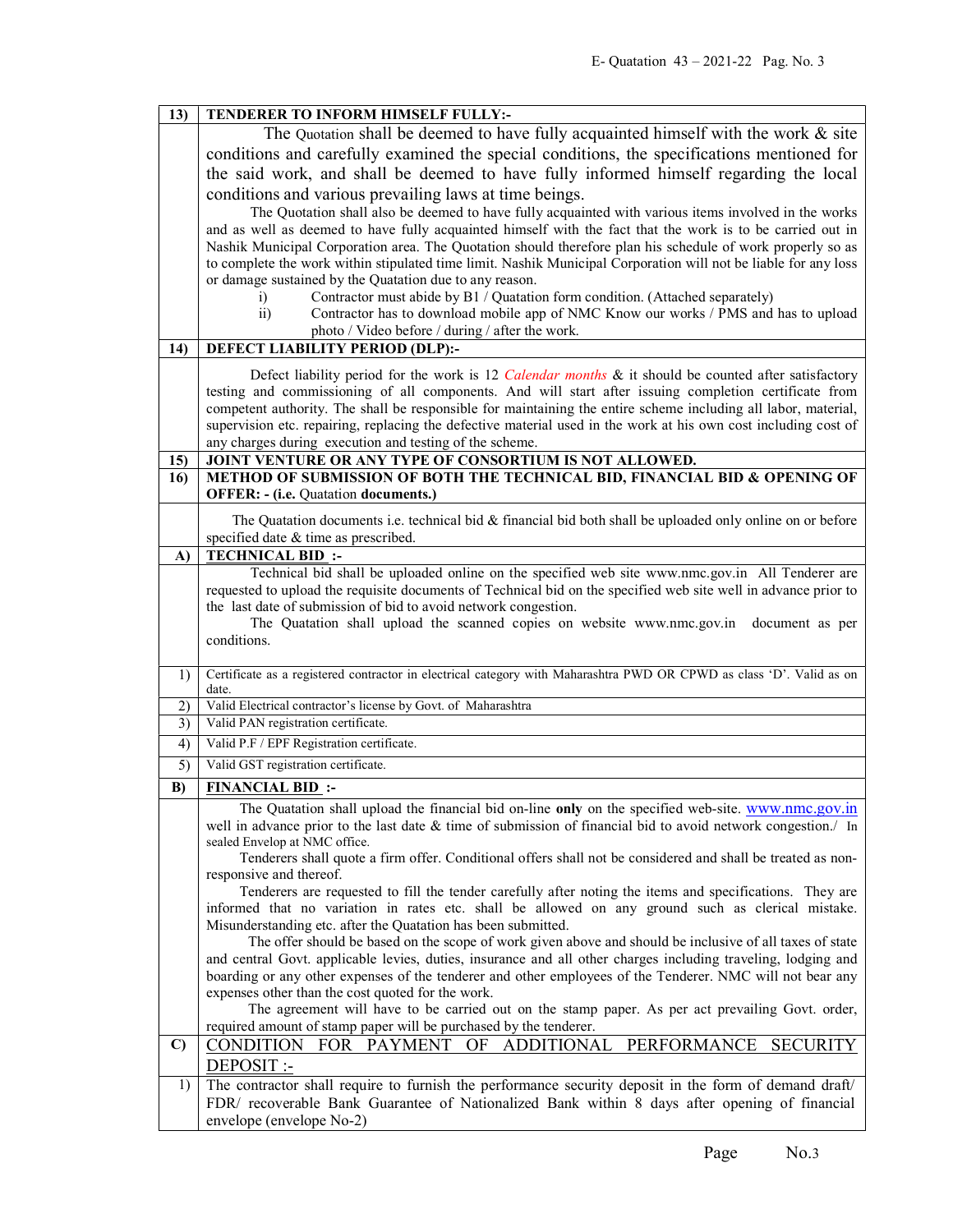|                 | For Example: If rate are 19% below                                                                                                                                                                                           |
|-----------------|------------------------------------------------------------------------------------------------------------------------------------------------------------------------------------------------------------------------------|
|                 | $1\%$ to $10\%$ below<br>$-1\%$                                                                                                                                                                                              |
|                 | Up to below $15%$<br>$-15\% - 10\% = 5\%$                                                                                                                                                                                    |
|                 | $(19\% - 15\% = 4\%) - 4\% \text{ X } 2 = 8\%$                                                                                                                                                                               |
|                 | Total PSD $(1+5+8) = 14\%$                                                                                                                                                                                                   |
| 2)              | Additional Performance security of the successful bidder shall be returned immediately upon satisfactory<br>completion of work, the certificate of which shall be issued by the EE before releasing the additional security. |
| 3)              | If the lowest bidder offer is more than 10% below the estimated cost of the tender, tender calling                                                                                                                           |
|                 | authority should be call for the written explanation from this bidder with respect to the planning of execution                                                                                                              |
|                 | of work as the rate quoted by him. Tender calling authority should assure himself about the feasibility of                                                                                                                   |
|                 | planning submitted by the bidder with respect to the quoted rates.                                                                                                                                                           |
| D)              | <b>OPENING OF OFFER:-</b><br>Tenders will be opened in the office of Executive Engineer (NMC) as mentioned above                                                                                                             |
| i)              | <b>Technical bid:</b> If possible technical bid will be opened to verify its contents as per requirement on specified                                                                                                        |
|                 | date & time. If the various documents do not meet the requirements of the Tender, Tenderer will be                                                                                                                           |
|                 | disqualified, However if the Executive Engineer feels that the Tenderer may be asked to submit the requisite                                                                                                                 |
|                 | document within a stipulated time frame at the discretion of opening authority and if the Tenderer fails to                                                                                                                  |
|                 | submit those documents within the stipulated time frame then a note will be recorded accordingly by the                                                                                                                      |
|                 | opening authority and the said Tenderer's offer will not be considered for further action.                                                                                                                                   |
| $\overline{ii}$ | Financial Bid: If possible this bid shall be opened on date $\&$ time specified of the qualified Tenderer                                                                                                                    |
|                 | only if contents of Technical bid are found acceptable.                                                                                                                                                                      |
|                 | The tendered rate in form B-1 of the tender as percentage above / below the estimated rates put to the tender                                                                                                                |
|                 | the amount shall then be read out.                                                                                                                                                                                           |
| iii)            | NMC is not responsible if due to any reason, tender documents are not uploaded on the last date of                                                                                                                           |
|                 | submission. To avoid network congestion proper care should be taken and may upload tender well in advance                                                                                                                    |
|                 | before last date & time of submission.                                                                                                                                                                                       |
| iv)             | Tenderer and his authorized representative shall remain present with original documents during opening of                                                                                                                    |
|                 | Financial bid.                                                                                                                                                                                                               |
| 17)             | <b>GENERAL CONDITIONS:-</b>                                                                                                                                                                                                  |
| a)              | <b>APPROVALS:-</b>                                                                                                                                                                                                           |
|                 | i)All work shall be carried out as per the specification contained in the standard specification published by                                                                                                                |
|                 | public works and housing department, Govt. of Maharashtra. In case of the discrepancy decision of the<br>Engineer-In-Charge will be Final.                                                                                   |
|                 | ii) All test of pole, Earthing, cable shall be done as per specification in the presence of representative of NMC                                                                                                            |
|                 | & NMC approved third party inspection at Bidder own cost                                                                                                                                                                     |
| b)              | <b>INSURANCE:-</b>                                                                                                                                                                                                           |
|                 | Successful Contractor shall take out necessary Insurance Policy / Policies so as to provide adequate insurance                                                                                                               |
|                 | cover for executive of the awarded contract work from the " Directorate of insurance, Maharashtra state                                                                                                                      |
|                 | Mumbai" only. It's Postal address for correspondence is 264, MHADA, First Floor, Opp. Kalanagar, Bandra                                                                                                                      |
|                 | (East), Mumbai-400051. (Telephone nos. 6438690/6438746, Fax no.6438461).                                                                                                                                                     |
|                 | If the contractor fails to take insurance policy as above within 15 days from the date of work order, 1%                                                                                                                     |
|                 | amount will be deducted from bill.                                                                                                                                                                                           |
| c)              | PAYMENT:-                                                                                                                                                                                                                    |
|                 | i) Contractor shall submit his bills on his own printed form. The manner of preparation of bills should                                                                                                                      |
|                 | be according to the routine official procedure.<br>ii) Payment will be released as per availability of funds and no interest or claim will be paid on account                                                                |
|                 | of delayed payment.                                                                                                                                                                                                          |
|                 | iii) S.D. will be released after defect liability period.                                                                                                                                                                    |
|                 |                                                                                                                                                                                                                              |
| d)              | <b>REJECTION OF OFFER:-</b>                                                                                                                                                                                                  |
|                 | The Commissioner, Nashik Municipal Corporation, Nashik reserves the right to reject any or all offers without                                                                                                                |
|                 | assigning any reason thereof.                                                                                                                                                                                                |
| e)              | <b>PROGRESS OF WORK:-</b>                                                                                                                                                                                                    |
|                 | The contractor should take site survey within of $0$ (T0) to 3 (T1) days. The contractor must start work within $0$                                                                                                          |
|                 | (T0) to 7 (T2) days and should finish the work within period of 30 to 60 days i.e. (T2 + 30 to 60 days) as per                                                                                                               |
|                 | site requirement.                                                                                                                                                                                                            |
|                 |                                                                                                                                                                                                                              |
|                 |                                                                                                                                                                                                                              |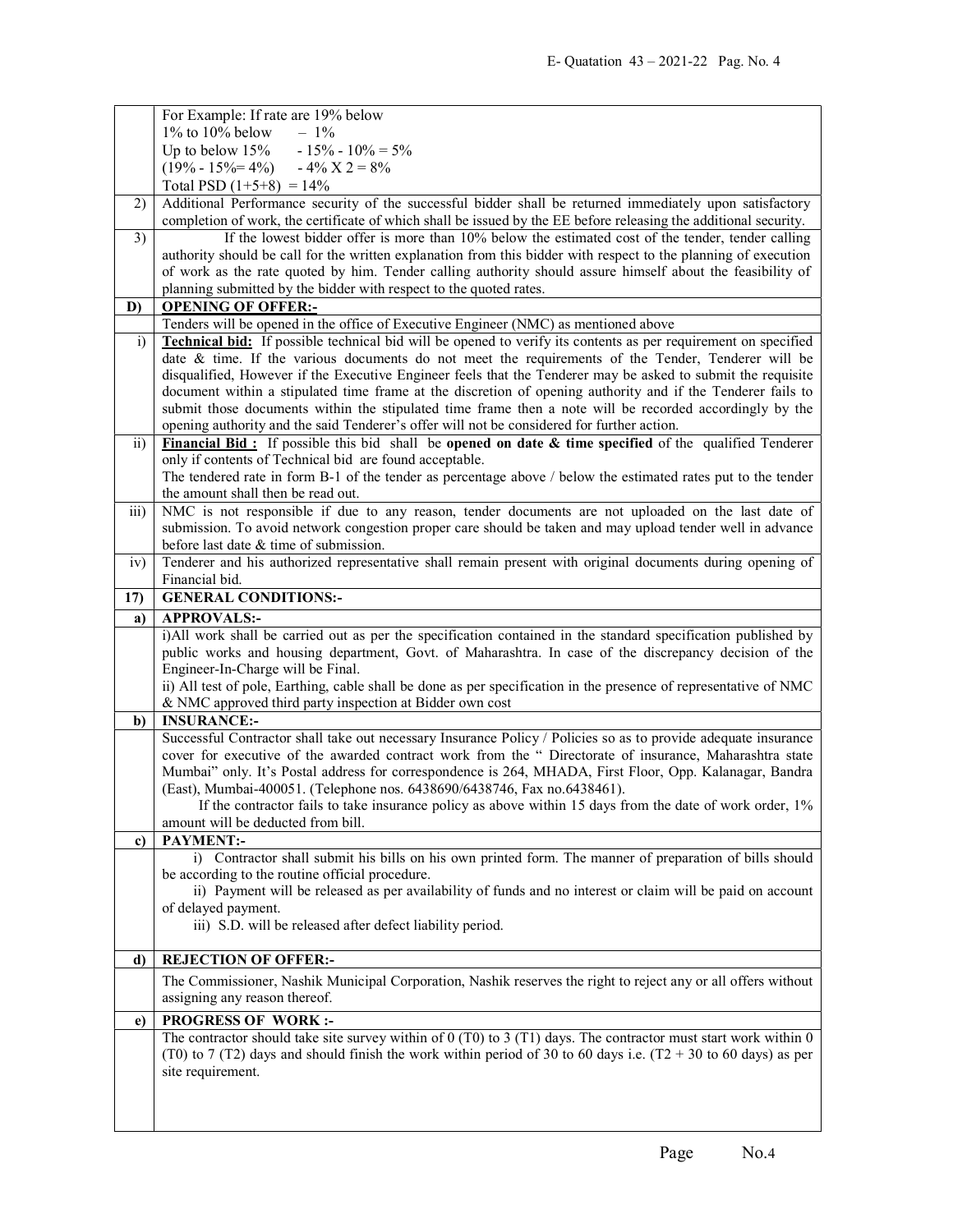| f)           | <b>COMPENSATION &amp; DELAY</b> (Clause 2 of B1/B2 Tender condition applies here):-                                                                                                                                                                                              |                                                                                                                |  |
|--------------|----------------------------------------------------------------------------------------------------------------------------------------------------------------------------------------------------------------------------------------------------------------------------------|----------------------------------------------------------------------------------------------------------------|--|
|              | i) Compensation & Delay will be levied on the delayed of work within time limit, the penalty will be charged                                                                                                                                                                     |                                                                                                                |  |
|              | as per given below                                                                                                                                                                                                                                                               |                                                                                                                |  |
|              | from 1 <sup>st</sup> day of work order to $\frac{1}{4}$ <sup>th</sup> period of work order. = nil<br>after $\frac{1}{4}$ <sup>th</sup> period of W.O. to $\frac{1}{2}$ <sup>th</sup> period of work order. = 0.025 % of tender amount per day. after $\frac{1}{2}$ <sup>th</sup> |                                                                                                                |  |
|              | period of W.O. to $\frac{3}{4}$ <sup>th</sup> period of work order.=0.05 % of tender amount per day. after $\frac{3}{4}$ <sup>th</sup> period of                                                                                                                                 |                                                                                                                |  |
|              |                                                                                                                                                                                                                                                                                  | W.O. to last day of work order.=0.075 % of tender amount per day. After last date of W.O to till the           |  |
|              | completion day of work. 0.1% of tender amount per day.                                                                                                                                                                                                                           |                                                                                                                |  |
|              | ii) If the material used for work is found of inferior quality or not as per specifications, the tenderer shall                                                                                                                                                                  |                                                                                                                |  |
|              | replace the fitting within 7 days from date of intimation at the cost $\&$ risk of the tenderer, failing which Earnest<br>Money Deposit & Contract Deposit of the Contractor shall be forfeited & the tenderer shall be liable for penal                                         |                                                                                                                |  |
|              |                                                                                                                                                                                                                                                                                  | action, including blacklisting etc. In addition to this for failure, the Earnest Money Deposit & contract      |  |
|              |                                                                                                                                                                                                                                                                                  | deposit, or any fines is imposed by the Municipal Commissioner, the same shall be payable by the tenderer      |  |
|              |                                                                                                                                                                                                                                                                                  | immediately on demand failing which the same shall be recovered from other dues to the tenderer from the       |  |
|              | Municipal Corporation                                                                                                                                                                                                                                                            |                                                                                                                |  |
| g)           | <b>BLACKLISTING:-</b>                                                                                                                                                                                                                                                            |                                                                                                                |  |
|              | i) Forged document are submitted or                                                                                                                                                                                                                                              |                                                                                                                |  |
|              | If it becomes responsive on the basis of submission of bogus certificate.<br>$\overline{11}$ )                                                                                                                                                                                   |                                                                                                                |  |
|              | accessories found to have been previously used or having reconditioned part.                                                                                                                                                                                                     | iii) In case of non supply of equipment /accessories or supply of substandard quality or supply of equipment / |  |
|              | iv)                                                                                                                                                                                                                                                                              | The successful bidder will have to pay initial deposit 5 % amount of the total cost of his bid as              |  |
|              | security deposit shall paid in the treasury of N.M.C. within 10 days from the date of communication of                                                                                                                                                                           |                                                                                                                |  |
|              | acceptance of his offer. Failing which the EMD will be also forfeited at the risk & cost of the tenderer.                                                                                                                                                                        |                                                                                                                |  |
| h)           | <b>DISPUTE:-</b>                                                                                                                                                                                                                                                                 |                                                                                                                |  |
|              | The Commissioner, Nashik Municipal Corporation is the sole arbitrator for this work & contract.                                                                                                                                                                                  |                                                                                                                |  |
| i)           | <b>ACKNOWLEDGING COMMUNICATIONS:-</b>                                                                                                                                                                                                                                            |                                                                                                                |  |
|              | Every Communication from the Executive Engineer (Ele.) Nashik Municipal Corporation of Nashik to the                                                                                                                                                                             |                                                                                                                |  |
|              | tenderer should be acknowledging by the tenderer with the signature of authorized person and with official                                                                                                                                                                       |                                                                                                                |  |
|              | rubber stamp of the tenderer.                                                                                                                                                                                                                                                    |                                                                                                                |  |
| $\mathbf{j}$ | JURISDICTION OF COURTS NASHIK ONLY:-                                                                                                                                                                                                                                             |                                                                                                                |  |
| $\bf k)$     | <b>TAXES AND DUTIES:-</b>                                                                                                                                                                                                                                                        |                                                                                                                |  |
| $\bf{D}$     | The rates quoted by the tenderer should inclusive of all duties, levies taxes including GST.<br><b>FORCE MAJEURE CLAUSE:-</b>                                                                                                                                                    |                                                                                                                |  |
|              |                                                                                                                                                                                                                                                                                  |                                                                                                                |  |
|              | It is at desecration of NMC authority to imposed force majeure clause and thereof.                                                                                                                                                                                               |                                                                                                                |  |
|              |                                                                                                                                                                                                                                                                                  | $Sd$ /-                                                                                                        |  |
|              |                                                                                                                                                                                                                                                                                  | <b>Executive Engineer</b>                                                                                      |  |
|              | Signature and Stamp                                                                                                                                                                                                                                                              | <b>Electrical Department</b>                                                                                   |  |
|              | Of Contractor                                                                                                                                                                                                                                                                    | <b>Nashik Municipal Corporation</b>                                                                            |  |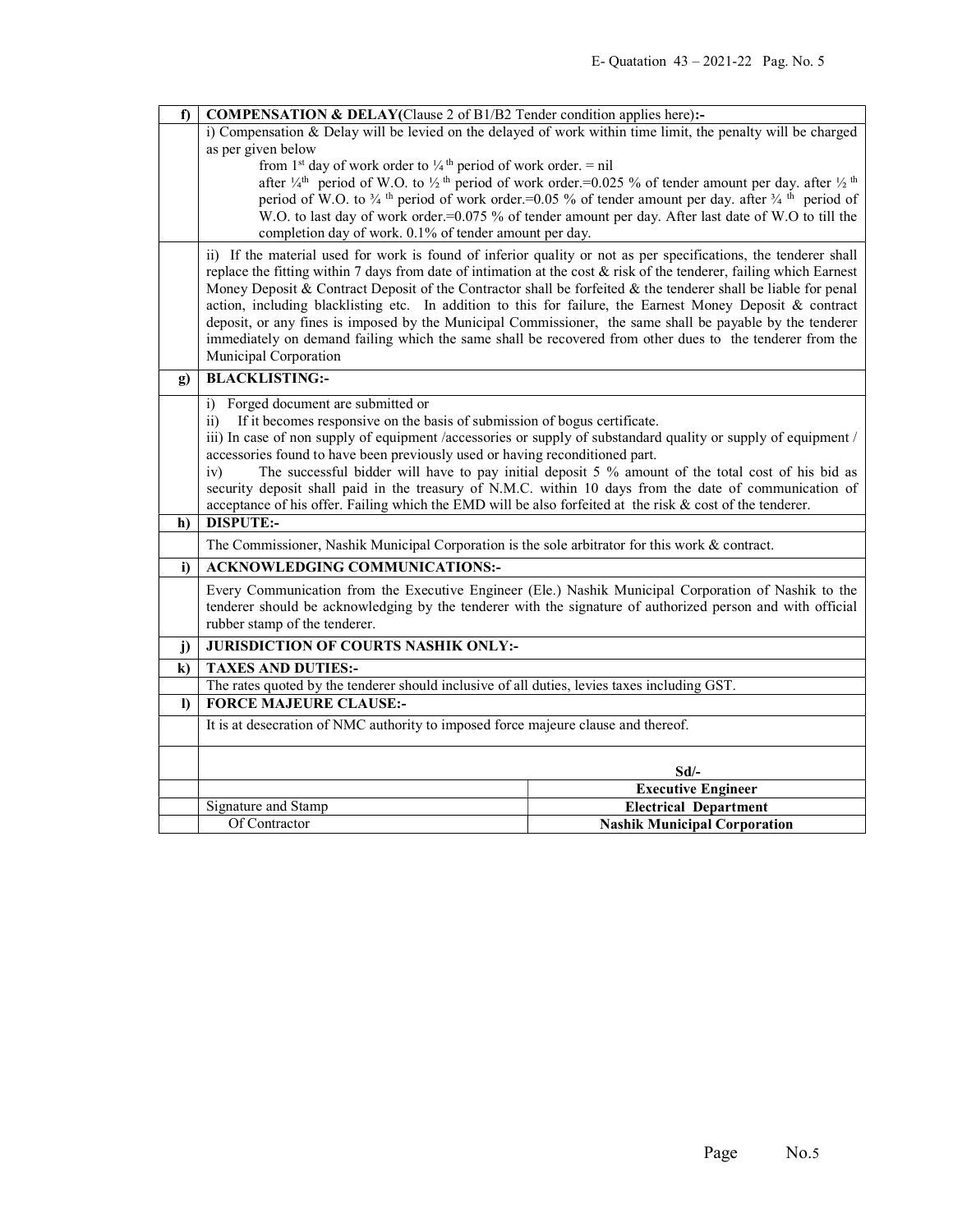## NASHIK MUNICIPAL CORPORATION ELECTRICAL DEPARTMENT

'E' Quotation form No. 43 (2021-22)

Name of work :- Estimate for providing, erecting, commissioning Electrical Installation for Covid Care Center at MIDC IT Centrer, Ambad, Nashik. Estimate Cost put Rs.2,97,415/- Time limit :- 30 Days

| Sr.No. | <b>Item</b>                                                          | Qty.     | Rate     | Per        | Amount    |
|--------|----------------------------------------------------------------------|----------|----------|------------|-----------|
| 1.     | $7 - 1 - 23$                                                         | 10 Mtr.  | 933.00   | Mtr.       | 9330.00   |
|        | Supplying, erecting $&$ terminating                                  |          |          |            |           |
|        | XLPE armoured cable 3½core 240                                       |          |          |            |           |
|        | sq. mm. aluminium conductor with                                     |          |          |            |           |
|        | continuous 12.97 sq. mm. (8 SWG)                                     |          |          |            |           |
|        | G.I. earth wire complete erected with                                |          |          |            |           |
|        | glands & lugs, on wall/ trusses/pole                                 |          |          |            |           |
|        | or laid in provided trench/ pipe as                                  |          |          |            |           |
|        | per specification no. CB-LT/AL                                       |          |          |            |           |
| 2.     | $7 - 1 - 20$                                                         | 160 Mtr. | 642.00   | Mtr.       | 102720.00 |
|        | Supplying, erecting & terminating                                    |          |          |            |           |
|        | XLPE armoured cable 31/2 core 120                                    |          |          |            |           |
|        | sq. mm. aluminium conductor with<br>continuous 12.97 sq. mm. (8 SWG) |          |          |            |           |
|        | G.I. earth wire complete erected with                                |          |          |            |           |
|        | glands & lugs, on wall/ trusses/pole                                 |          |          |            |           |
|        | or laid in provided trench/ pipe as                                  |          |          |            |           |
|        | per specification no. CB-LT/AL                                       |          |          |            |           |
| 3.     | $7 - 3 - 1$                                                          | 58 Mtr.  | 978.00   | Mtr.       | 56724.00  |
|        | Supplying, erecting $&$ terminating 3                                |          |          |            |           |
|        | $x$ 70 sq. mm. aluminium 11 kV(E),                                   |          |          |            |           |
|        | <b>XLPE</b><br>cable<br>armoured<br>on                               |          |          |            |           |
|        | wall/ceiling or laid in provided                                     |          |          |            |           |
|        | trench / pipe in an approved manner                                  |          |          |            |           |
|        | as per specification no. CB HT                                       |          |          |            |           |
| 4.     | $7 - 5 - 9$                                                          | $2$ Nos. | 19148.00 | Each       | 38288.00  |
|        | Providing<br>and<br>erecting<br>Heat                                 |          |          |            |           |
|        | shrinkable straight through joint kit                                |          |          |            |           |
|        | for 11 kV $(E)$ XLPE HT cable 3x                                     |          |          |            |           |
|        | up to 95 sq. mm. with necessary                                      |          |          |            |           |
|        | material as per specification no. CB-<br>JT/HT                       |          |          |            |           |
| 5.     | $9 - 1 - 4$                                                          | 6 Nos.   | 1249.00  | Each       | 7494.00   |
|        | Providing pipe type earthing with                                    |          |          |            |           |
|        | 40mm. dia. G.l. pipe or 20 mm dia.                                   |          |          |            |           |
|        | G.l. Rod complete with all materials                                 |          |          |            |           |
|        | as per specification no. EA EP                                       |          |          |            |           |
| 6.     | $10 - 3 - 2$                                                         | 315 KVA  | 40.00    | <b>KVA</b> | 12600.00  |
|        | Transportation<br>of<br>KV<br>11                                     |          |          |            |           |
|        | Transformer upto 315 KVA to 1000                                     |          |          |            |           |
|        | KVAQ without loading & unloading                                     |          |          |            |           |
|        | (for handing over to sectionstore /                                  |          |          |            |           |
|        | Repair Works only)                                                   |          |          |            |           |

## SCHEDULE 'B' OF B- 1 'E' QUOTATION FORM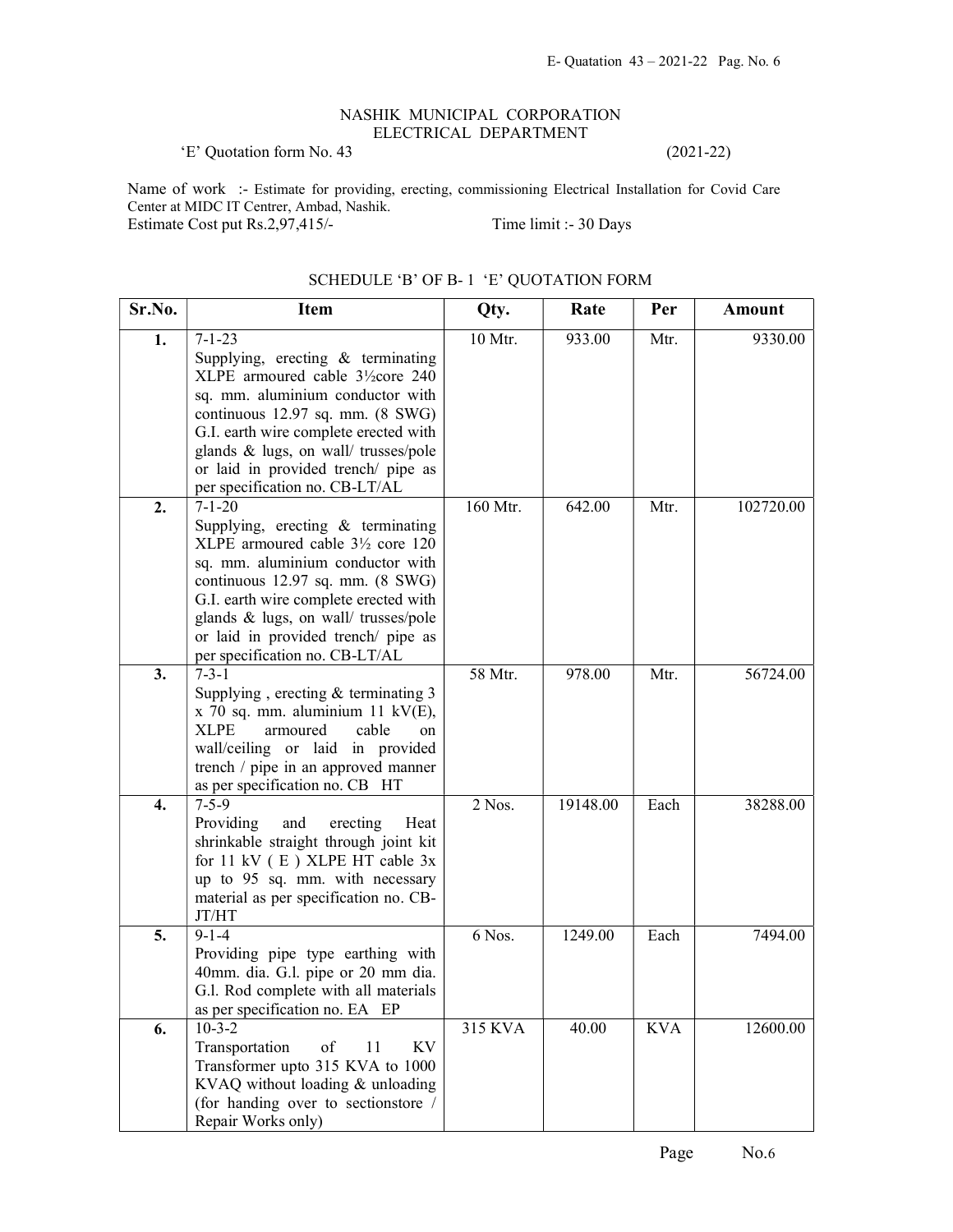| Sr.No.                                    | <b>Item</b>                                                   | Qty.  | Rate     | Per       | Amount    |
|-------------------------------------------|---------------------------------------------------------------|-------|----------|-----------|-----------|
| 7.                                        | Electrical Inspection and permission.                         | 1 Job | 10000.00 | Job       | 10000.00  |
| 8.                                        | <b>MSEDCL</b><br>Co-ordination<br>and<br>permission.          | 1 Job | 30000.00 | Job       | 30000.00  |
| 9.                                        | <b>Sundries</b><br>SUCH AS Nut Bolts,<br>Earthing powder etc. | 1 LS  | 3000.00  | <b>LS</b> | 3000.00   |
| <b>Total Rs.</b>                          |                                                               |       |          |           | 270156.00 |
| 27259.00<br>Add Atem No. 1 to 6, 12 % GST |                                                               |       |          |           |           |
| <b>Total Rs.</b>                          |                                                               |       |          | 297415.00 |           |

I /We are hereby agreed to exeute the above work at  $\%$  above / below (In words) ……..……… ……………………………… perecent ) the estimated rates.

Signature & stamp of Contractor

 Sd/- Executive Engineer (Ele.) Nashik Municipal Corporation,